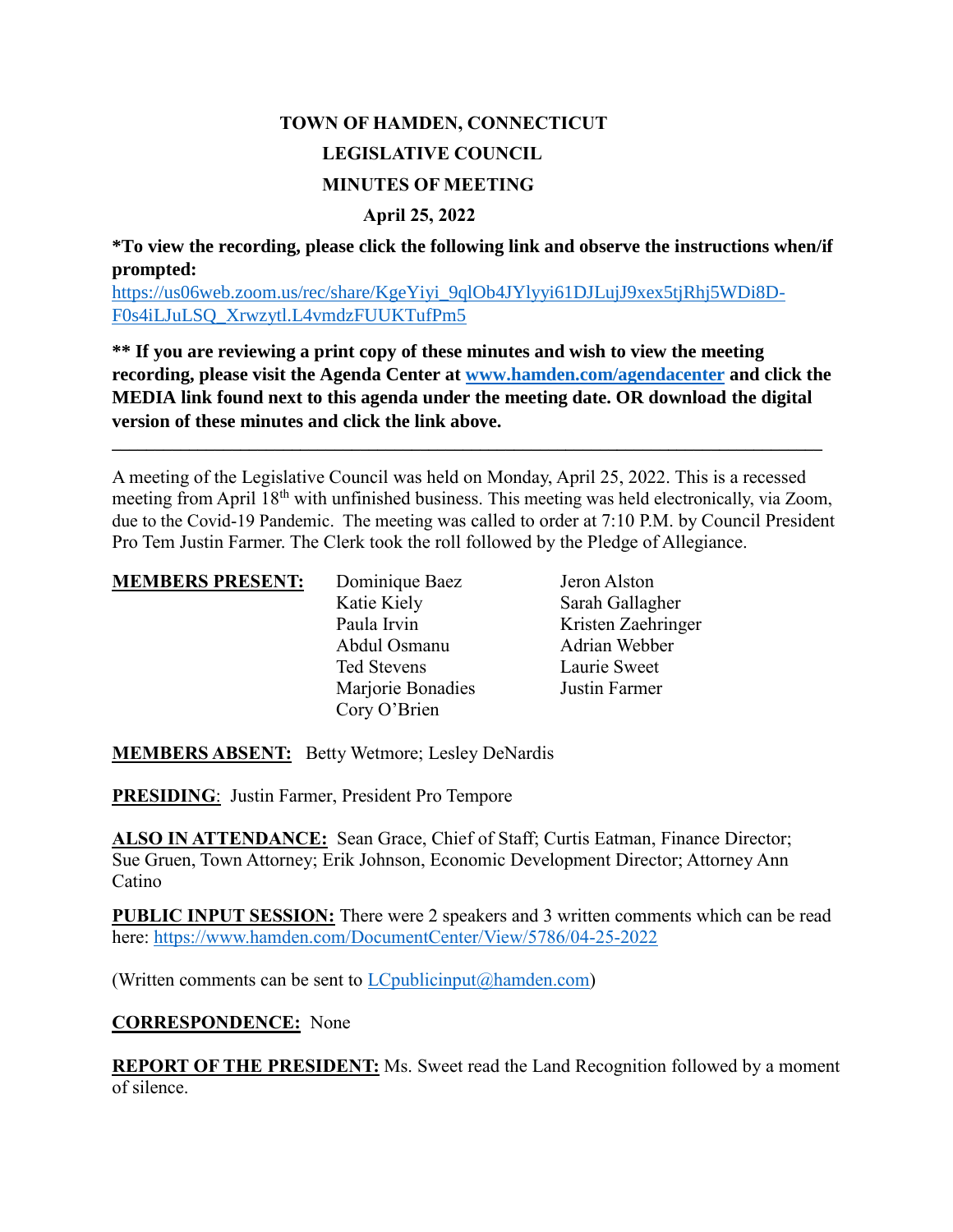# **EXECUTIVE SESSION:** None

# **UNFINISHED BUSINESS:**

1. Order approving fourth amendment to an agreement between the Town of Hamden and Mutual Housing Association of South Central Connecticut, Inc. for the purchase and sale of 560 Newhall Street, Hamden – **TABLED ITEM**

-- Mr. Farmer moved a motion to take this item off the table. The motion was seconded by Mr. O'Brien and approved unanimously.

Mr. Farmer then moved a motion for discussion, seconded by Ms. Kiely. DISCUSSION: Mr. Stevens said he'd vote to extend this tonight until July  $31<sup>st</sup>$  saying he'd like to see the other property issues.

Mr. Farmer requested a motion for an Executive Session to continue discussion on the attorney client correspondence prepare by Attorney Catino. Executive Session includes the Council, Attorney Ann Catino, Town Attorney Sue Gruen, and Economic Development Director Erik Johnson. The motion was moved by Mr. O'Brien, seconded by Ms. Baez and approved unanimously.

In Executive Session @ 7:24 P.M.

Mr. Farmer requested a motion to come out of Executive Session. Moved by Mr. Osmanu, seconded by Ms. Sweet and approved unanimously.

Out of Executive Session @ 9:42 P.M.

### **Ms. Baez moved a motion to extend this item until May 2nd, seconded by Mr. Osmanu.**

DISCUSSION: Mr. Osmanu said they've had this for about 6 months and he's has his concerns. He said the needs of the community have changed since this started in 2014-2015 and he even has questions and concerns in relation to whether the development actually ever met the needs of the community in the first place. He said he believes they can't accept the deal in its current state, and they can't continue to kick the can down the road as they've done for six months and he thinks it's time to start new with this process and reconfigure things by ending this process and beginning again and so he'll be voting no to extend.

Mr. O'Brien said he also thinks the needs of the community have drastically changed over the past decade and said they really need to reevaluate and start this process over and move forward in a way that is truly meeting the needs of the community and if in the future, there is an RFP he would encourage Mutual Housing to then apply for that. He too will be voting against the extension.